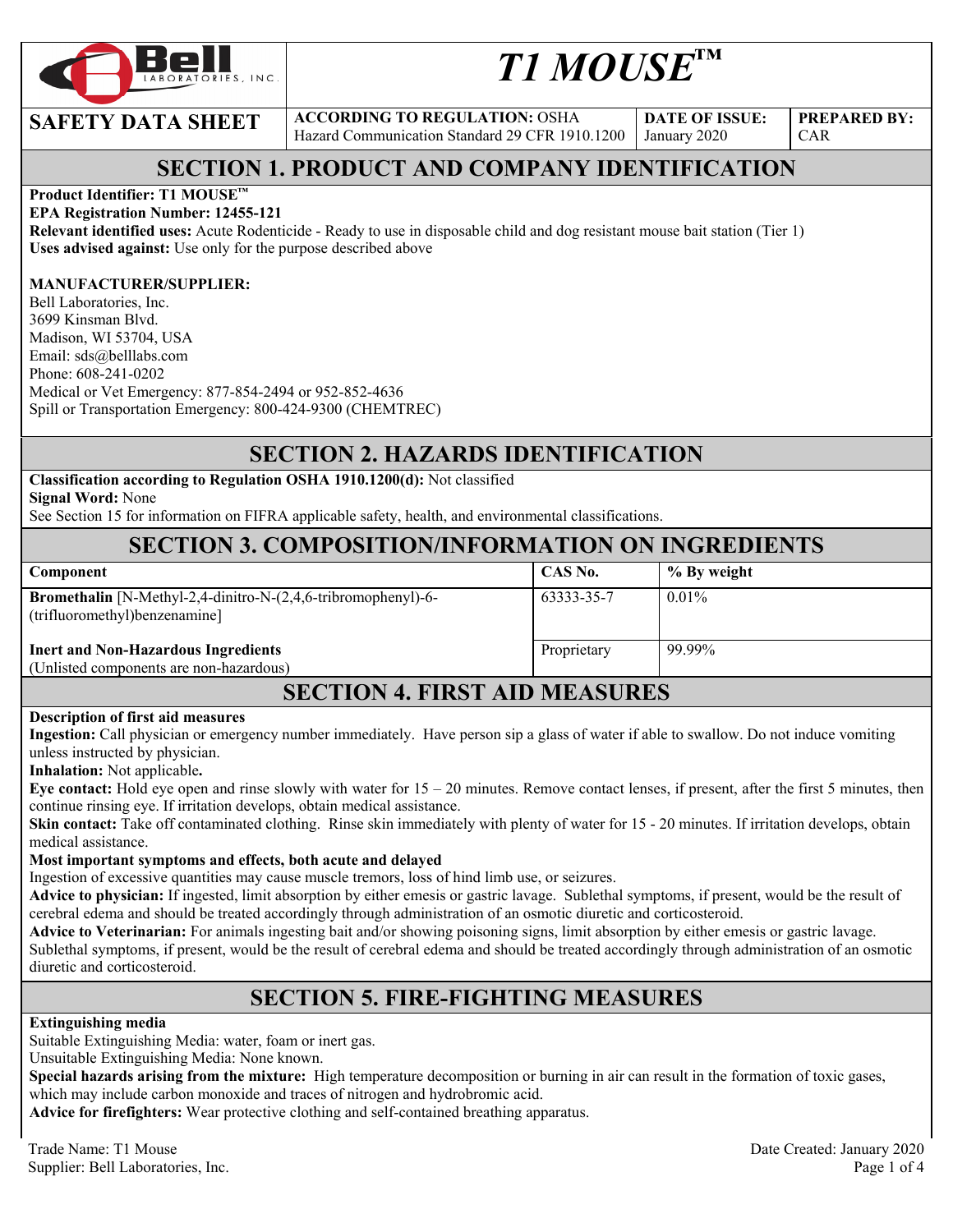#### **SECTION 6. ACCIDENTAL RELEASE MEASURES**

#### **Personal precautions, protective equipment and emergency procedures**: Collect spillage without creating dust.

**Environmental precautions:** Do not allow bait to enter drains or water courses. Where there is contamination of streams, rivers or lakes contact the appropriate environment agency.

**Methods and materials for containment and cleaning up**

**For Containment:** Sweep up spilled material immediately. Place in properly labeled container for disposal or re-use.

**For Cleaning Up:** Wash contaminated surfaces with detergent. Dispose of all wastes in accordance with all local, regional and national regulations.

**Reference to other sections:** Refer to Sections 7, 8 & 13 for further details of personal precautions, personal protective equipment and disposal considerations.

#### **SECTION 7. HANDLING AND STORAGE**

**Precautions for safe handling**: Do not handle the product near food, animal foodstuffs or drinking water. Keep out of reach of children. Do not use near heat sources, open flame, or hot surfaces. As soon as possible, wash hands thoroughly after applying bait and before eating, drinking, chewing gum, using tobacco, or using the toilet.

**Conditions for safe storage, including any incompatibilities:** Store only in original container in a cool, dry place, inaccessible to pets and wildlife. Do not contaminate water, food or feed by storage or disposal. Keep containers closed and away from other chemicals.

#### **SECTION 8. EXPOSURE CONTROLS/PERSONAL PROTECTION**

| <b>Established Limits</b> |                 |                 |                     |
|---------------------------|-----------------|-----------------|---------------------|
| <b>Component</b>          | <b>OSHA</b>     | <b>ACGIH</b>    | <b>Other Limits</b> |
| <b>Bromethalin</b>        | Not Established | Not Established | Not Established     |

**Appropriate Engineering Controls:** Not required

**Occupational exposure limits:** Not established

**Personal Protective Equipment:** 

**Respiratory protection:** Not required

**Eye protection:** Not required

**Skin protection:** Shoes plus socks, and waterproof gloves.

**Hygiene recommendations:** Wash thoroughly with soap and water after handling.

#### **SECTION 9. PHYSICAL AND CHEMICAL PROPERTIES**

**Information on basic physical and chemical properties** 

| Appearance/Color:                                    | Green wax block in a disposable child and dog resistant mouse bait station (Tier 1) |
|------------------------------------------------------|-------------------------------------------------------------------------------------|
| Odor:                                                | Sweet grain-like                                                                    |
| <b>Odor Threshold:</b>                               | No Data                                                                             |
| pH:                                                  | No Data                                                                             |
| <b>Melting point:</b>                                | No Data                                                                             |
| <b>Boiling point:</b>                                | No Data                                                                             |
| <b>Flash point:</b>                                  | No Data                                                                             |
| <b>Evaporation rate:</b>                             | No Data                                                                             |
| <b>Flammability:</b>                                 | No Data                                                                             |
| <b>Upper/lower flammability or explosive limits:</b> | No Data                                                                             |
| <b>Vapor Pressure:</b>                               | No Data                                                                             |
| <b>Vapor Density:</b>                                | No Data                                                                             |
| <b>Relative Density:</b>                             | 1.16 g/mL $(a)$ 20 $\degree$ C                                                      |
| <b>Solubility (water):</b>                           | No Data                                                                             |
| <b>Solubility (solvents):</b>                        | No Data                                                                             |
| <b>Partition coefficient: n-octanol/water:</b>       | No Data                                                                             |
| Auto-ignition temperature:                           | No Data                                                                             |
| <b>Decomposition temperature:</b>                    | No Data                                                                             |
| <b>Viscosity:</b>                                    | No Data                                                                             |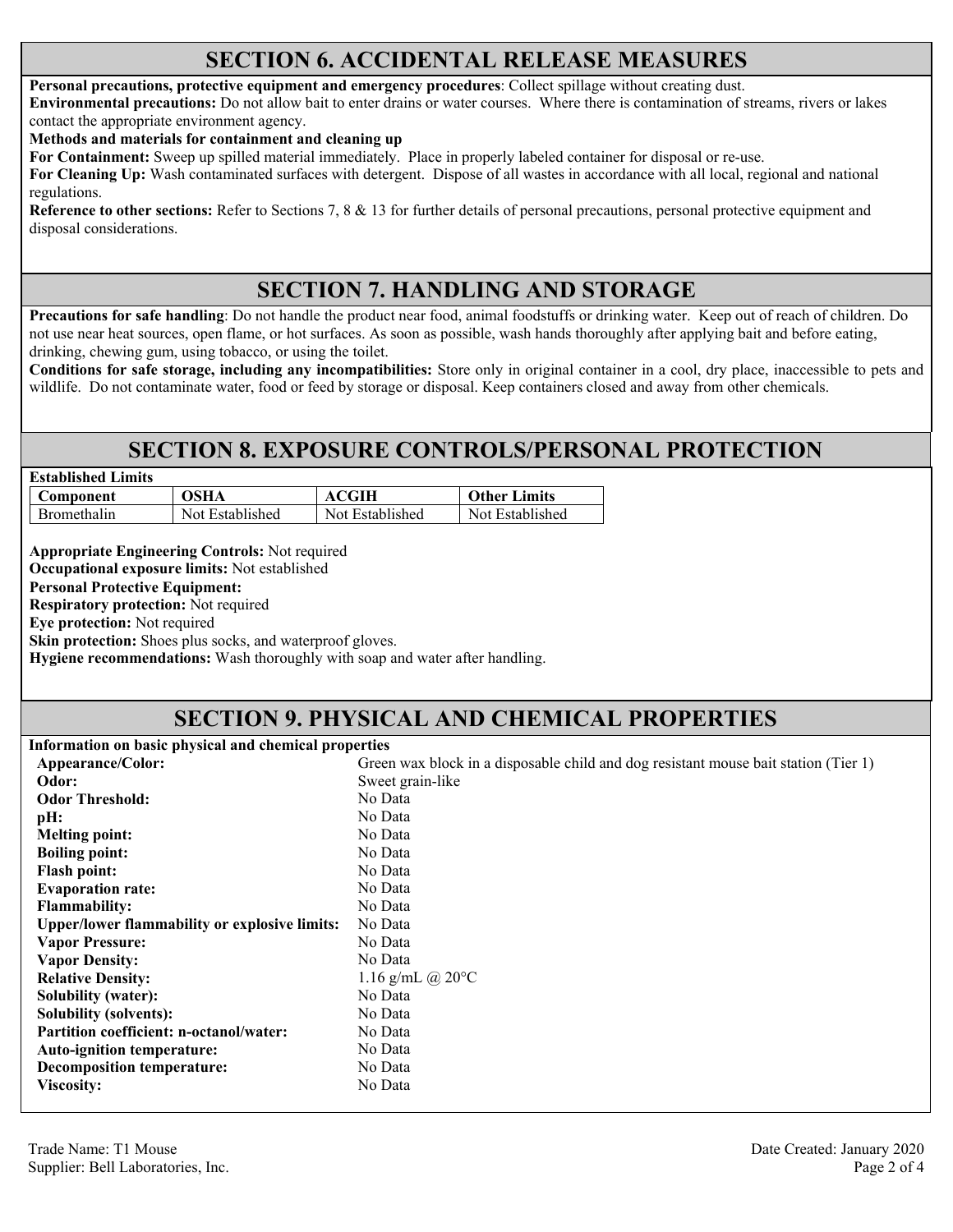# **SECTION 10. STABILITY AND REACTIVITY**

**Reactivity:** Stable when stored in original container in a cool, dry location.

**Chemical stability:** Stable when stored in original container in a cool, dry location.

**Possibility of hazardous reactions:** Refer to Hazardous decomposition products

**Conditions to avoid:** Avoid extreme temperatures (below 0°C or above 40°C).

**Incompatible materials**: Avoid strongly alkaline materials.

**Hazardous decomposition products:** High temperature decomposition or burning in air can result in the formation of toxic gases, which may include carbon monoxide and traces of nitrogen and hydrobromic acid.

# **SECTION 11. TOXICOLOGICAL INFORMATION**

**Information on toxicological effects** 

**Acute Toxicity** 

**LD50, oral (ingestion):** >5000 mg/kg (rats) (Bromethalin Rat LD50 oral: 10.7 (males), 9.1 (females) mg/kg bw).

**LD50, dermal (skin contact):** > 5001 mg/kg (rats) (Bromethalin rabbit LD50 dermal: 2000 mg/kg bw).

**LC50, inhalation:** Product is a wax block and therefore exposure by inhalation is not relevant.

**Skin corrosion/irritation:** Not irritating to skin.

**Serious eye damage/Irritation:** Not irritating to eyes.

**Respiratory or skin sensitization:** Dermal sensitization: Not a Sensitizer (Guinea pig maximization test).

**Germ cell mutagenicity:** Contains no components known to have a mutagenetic effect.

| $\sim$<br>$\sim$<br>$\Box$ arcinogenicity:<br>known<br>ettect.<br>no components ;<br>e a carcinogenetic<br>ontains.<br>, have<br>ТC |               |             |               |  |
|-------------------------------------------------------------------------------------------------------------------------------------|---------------|-------------|---------------|--|
| Components                                                                                                                          | VTT<br>.      | ADC<br>IANU | лен           |  |
| Bromethalin                                                                                                                         | Not<br>listed | Not listed  | Not<br>listeq |  |

**Reproductive Toxicity:** No data

**Aspiration Hazard:** Not applicable. Product is a wax block inside of a sealed bait station.

**Target Organ Effects:** None.

# **SECTION 12. ECOLOGICAL INFORMATION**

**Ecotoxicity Effects:** This product is extremely toxic to birds and mammals. Do not apply this product directly to water, where surface water is present or to intertidal areas below the mean high water mark. Carefully follow label cautions and directions to reduce hazards to children, pets and non-target wildlife.

**Persistence and degradability:** Product is inherently biodegradable.

**Bioaccumulative potential:** Not determined. Bromethalin water solubility is extremely low (< 0.1mg/l).

**Mobility in Soil:** Not determined. Mobility of bromethalin in soil is considered to be limited.

**Other adverse effects:** None.

# **SECTION 13. DISPOSAL CONSIDERATIONS**

Do not contaminate water, food or feed by storage or disposal.

**Pesticide Storage:** Store only in original container in a cool, dry place inaccessible to children and pets. Keep containers closed and away from other chemicals.

**Pesticide Disposal:** Wastes resulting from the use of this product according to the label instructions must be disposed of as specified on the product label. **RCRA waste status:** This product is not regulated as a hazardous waste under Federal law. State and local regulation may affect the disposal of this product. Consult your state or local environmental agency for disposal of waste generated other than by use according to label instructions.

**Container Handling:** Non-refillable container. Do not reuse or refill this container. [Plastic:] Offer for recycling or reconditioning; or puncture and dispose of in a sanitary landfill; or by incineration. In most states, burning is not allowed. [Paper:] Dispose of empty container by placing in trash, at an approved waste disposal facility or by incineration. In most states, burning is not allowed. **RCRA Waste Status:** This product is not regulated as a hazardous waste under Federal law.

## **SECTION 14. TRANSPORT INFORMATION**

**UN number:** Not regulated **UN proper shipping name:** Not regulated **Transport hazard class(es):** Not regulated **Packing group:** Not regulated **Environmental Hazards DOT Road/Rail:** Not considered hazardous for transportation via road/rail. **DOT Maritime:** Not considered hazardous for transportation by vessel. **DOT Air:** Not considered hazardous for transportation by air. **Freight Classification:** LTL Class 60 **Transport in bulk according to Annex II of MARPOL 73/78 and the IBC code:** Not applicable **Special precautions for user:** None

Trade Name: T1 Mouse Date Created: January 2020 Supplier: Bell Laboratories, Inc. Page 3 of 4